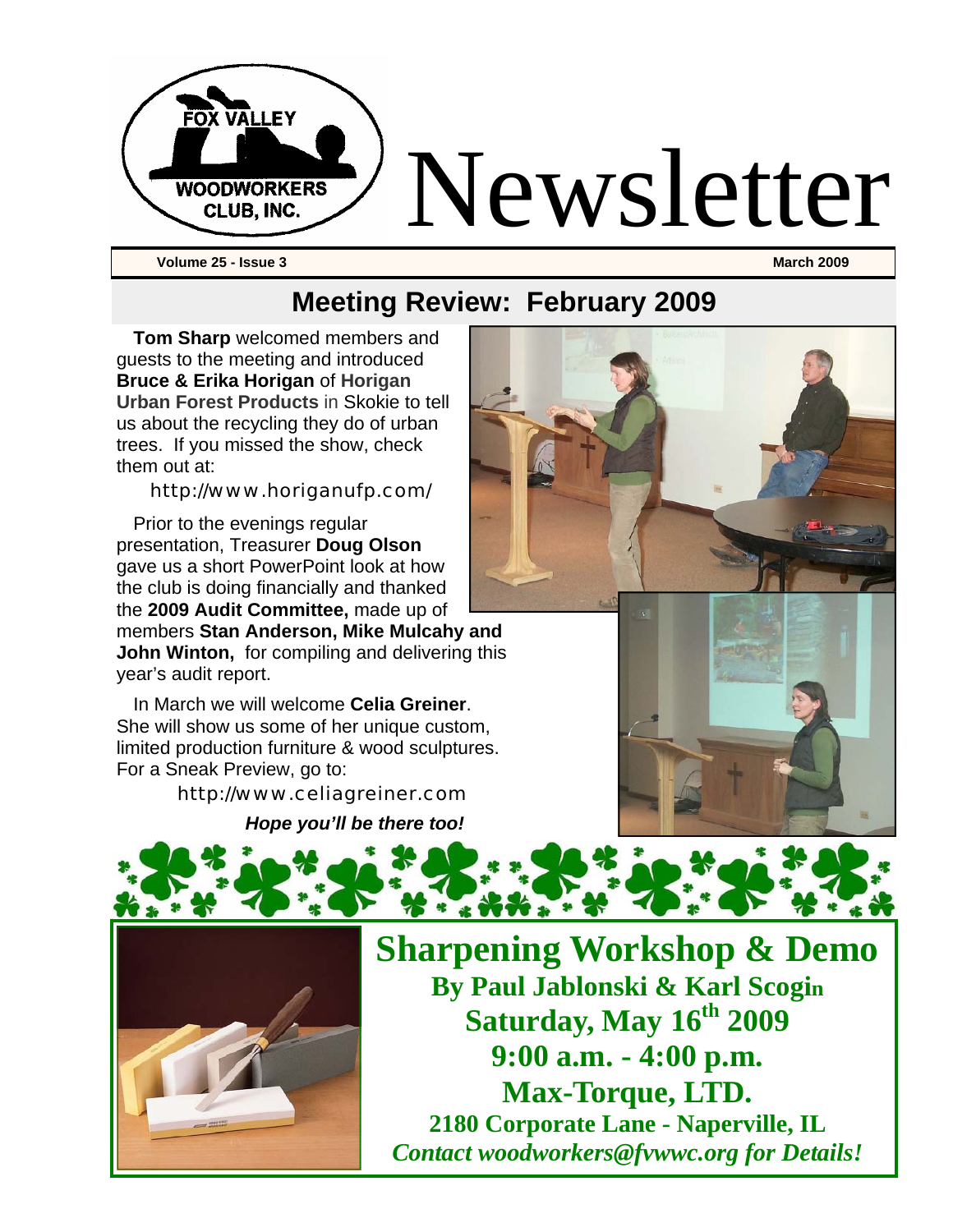### **FVWWC Events Calendar**

|  | Mar 3rd Tue  6:30 p.m FVWWC Hand Tool SIG Meets                                                                                                     |
|--|-----------------------------------------------------------------------------------------------------------------------------------------------------|
|  | Mar 3rd Tue  6:30 p.m FVWWC Shopsmith SIG Meets                                                                                                     |
|  | Mar 3rd Tue  7:30 p.m FVWWC General Meeting: Celia<br>Greiner: Unique custom, limited<br>production furniture & sculpture -<br>www.celiagreiner.com |
|  | Mar 8th Sun  9 - 4  Marc Adams Workshop in Morris<br>sponsored by the Grundy<br><b>County Woodworkers Club</b>                                      |
|  | Mar 17thWed9:00 a.m FVWWC's Breakfast Club: Red<br>Apple Restaurant, 414 S Schmale<br>Rd, Carol Stream - You're Invited!                            |
|  |                                                                                                                                                     |

### Luck O' the Irish **Apr 7th ..... Tue ... 6:30 p.m... FVWWC Hand Tool SIG Meets**

**Apr 7th ..... Tue ... 6:30 p.m... FVWWC Shopsmith SIG Meets Apr 7th ..... Tue ... 7:30 p.m... FVWWC General Meeting:** *TBA* **Apr 15th ...Wed....9:00 a.m. .. FVWWC's Breakfast Club** 

### **FVWWC Officers & Staff**

**woodworkers@fvwwc.org** 

| President                                | <b>Tom Sharp</b>           |
|------------------------------------------|----------------------------|
|                                          | thomas.sharp@sbcglobal.net |
| Past President  Ron Gilkerson            |                            |
|                                          | (630) 879-8756             |
|                                          | rongilker@hotmail.com      |
| Vice President  Matt Gauntt              |                            |
|                                          |                            |
|                                          |                            |
| Program Committee Robin Blair            |                            |
|                                          | blairr@saic.com            |
|                                          | <b>Ron Gilkerson</b>       |
|                                          | Doug Olson                 |
| Membership  Larry Maher                  |                            |
| Editor/Webmaster  Linda Christensen      |                            |
|                                          | woodworkers@fvwwc.org      |
| Library Committee  Dave Dockstader       |                            |
|                                          | <b>Rick Moss</b>           |
|                                          | <b>Tom Zillman</b>         |
| Raffles/Photographer Charlie Christensen |                            |
| Show & Tell MC  Matt Gauntt              |                            |
| Show Chairman  Mike Madden               |                            |
| Toy Drive/Club Logo Items Gail Madden    |                            |
| Member-at-Large  James Nellis            |                            |
| Audio/Visual Tech Robin Blair            |                            |
|                                          |                            |
|                                          |                            |
| Shopsmith SIG Chairman Dave Dockstader   |                            |
|                                          | (630) 851-8118             |
|                                          | sourceror@sbcglobal.net    |
| Hand Tool SIG Chairmen                   | <b>Mike Brady</b>          |
|                                          | mbrady25@comcast.net       |
|                                          | <b>Mike Bridger</b>        |
|                                          | bridger.mike@gmail.com     |

# **FVWWC MONTHLY DRAWING**

### *NEARING OUR GOAL….*

**Special Drawing: Tormek T-7 Sharpening System**

*(Not the Shop Mate pictured last month! --- Sorry!!!)***:** Tickets for the Special Drawing, started last October, will be sold until we reach our goal. *You do not have to be present to win the Special Raffle so do not hesitate to participate!* 

*February could be the month we draw so get your tickets early* to be part of the fun & a chance to win!

#### **February Regular Monthly Drawing Winners: Am/Ex \$50 Gift Cheque...................Bill Sambrookes Am/Ex \$25 Gift Cheque...................Dave Burk**

In March we will have some additional items to choose from for the monthly raffle.

*REMEMBER: These are "Member's ONLY" features to give our members more chances to win!* 

### **Charlie Christensen - FVWWC Raffle Chairman**

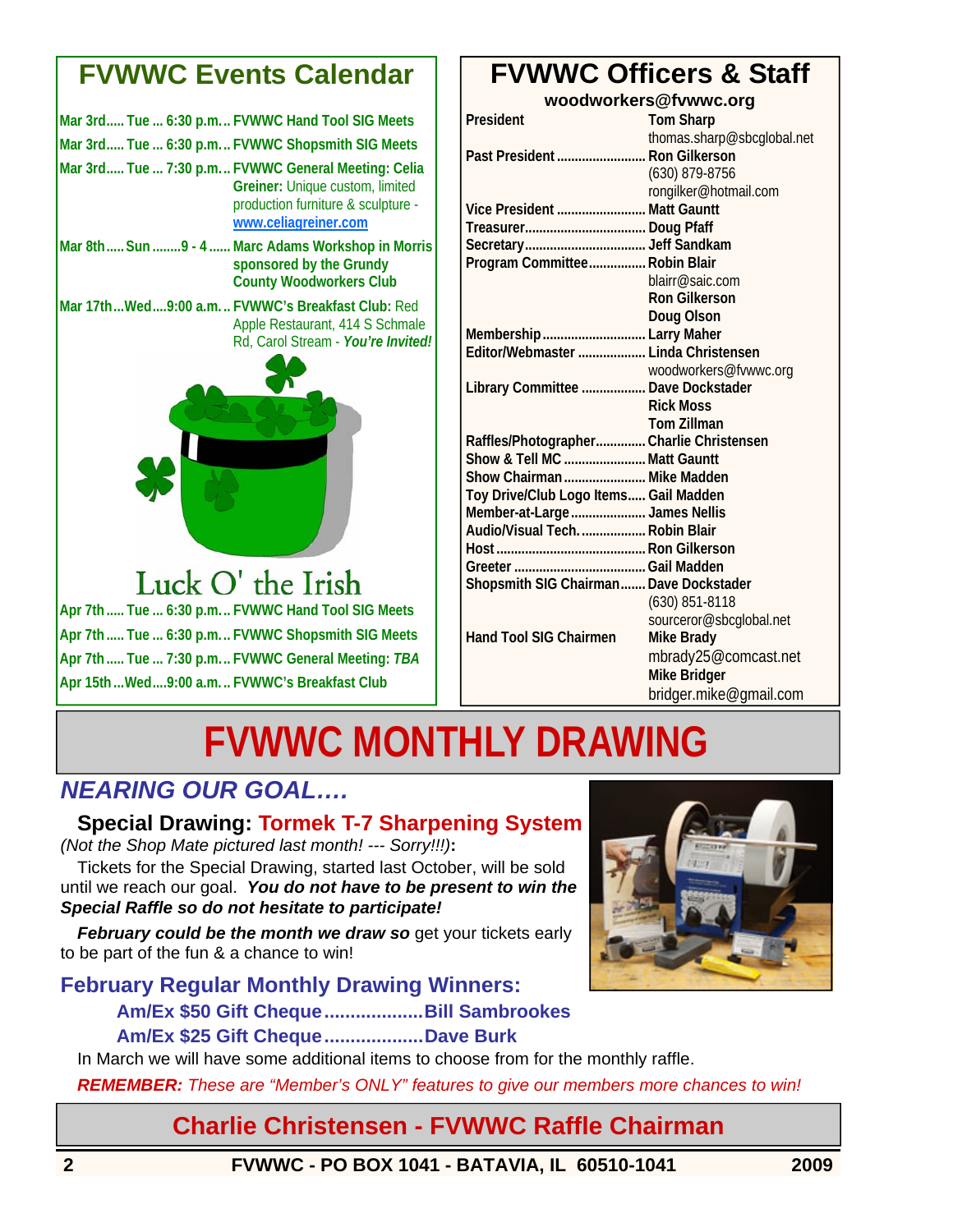The **Rockford Register Star** recently ran a piece on the wood and stained glass chair designed and built by FVWWC's **Howard Van Valzah**:



#### **A new seat for Pastor Heins**

Howard Vanvalzah of Roscoe submitted this photo of Pastor John Heins trying out the new chair commissioned by the congregation at Cross and Crown Worship. Pastor Heins had been using a folding chair for the past 15 years. Mr. Vanvalzah devoted a total of 400 man hours when he crafted the one-of-a-kind wooden and stained glass piece.

**Woodworking in America Conference** will be held at **Pheasant Run Resort** in **St. Charles, IL** this **August 14 - 16**. This year's theme will be: **"Furniture Design & Craftsmanship"** Complete details at: **http://www.woodworkinginamerica.com** Registration begins in April. Members Mike Bridger, Mark Swan & Mike Brady attended in 2008 & highly

recommend it! More information as made available!

# **FVWWC's Shopsmith SIG**

### **Next Meeting: March 3, 2009**

The Shopsmith Special Interest Group (SIG) will meet at 6:30 this month, just before the FVWWC General meeting in the vestibule of the Bethany Lutheran Church. This month we will be treated to a slide presentation from Rick Ogren about uses of a Shopsmith "Mini." Rick also will show us the Jacob Anderson video about Shopsmith maintenance and repair. Jacob is a recognized expert in keeping the Shopsmith in tip-top condition and his video has been widely praised as the last word in Shopsmith maintenance.

Come join us for some wide-ranging discussions on everything Shopsmith.

**Dave Dockstader 630-851-8118 sourceror@sbcglobal.net**



### **FVWWC's Hand Tool SIG**



### **Next Meeting: March 3, 2009**

The Hand Tool SIG meets at 6:30, prior to the regular meeting at Bethany Lutheran.

Anyone interested in the use of hand tools is welcome to join us for discussion of this fascinating area of woodworking. We will learn by sharing the experiences of using and caring for traditional hand tools.

FVWWC members and guests are invited to stop by and join our group.

*Hope to see you in there!* 

**Mike Brady**  mbrady25@comcast.net

**Mike Bridger**  bridger.mike@gmail.com

**2009 http://www.fvwwc.org - woodworkers@fvwwc.org 3**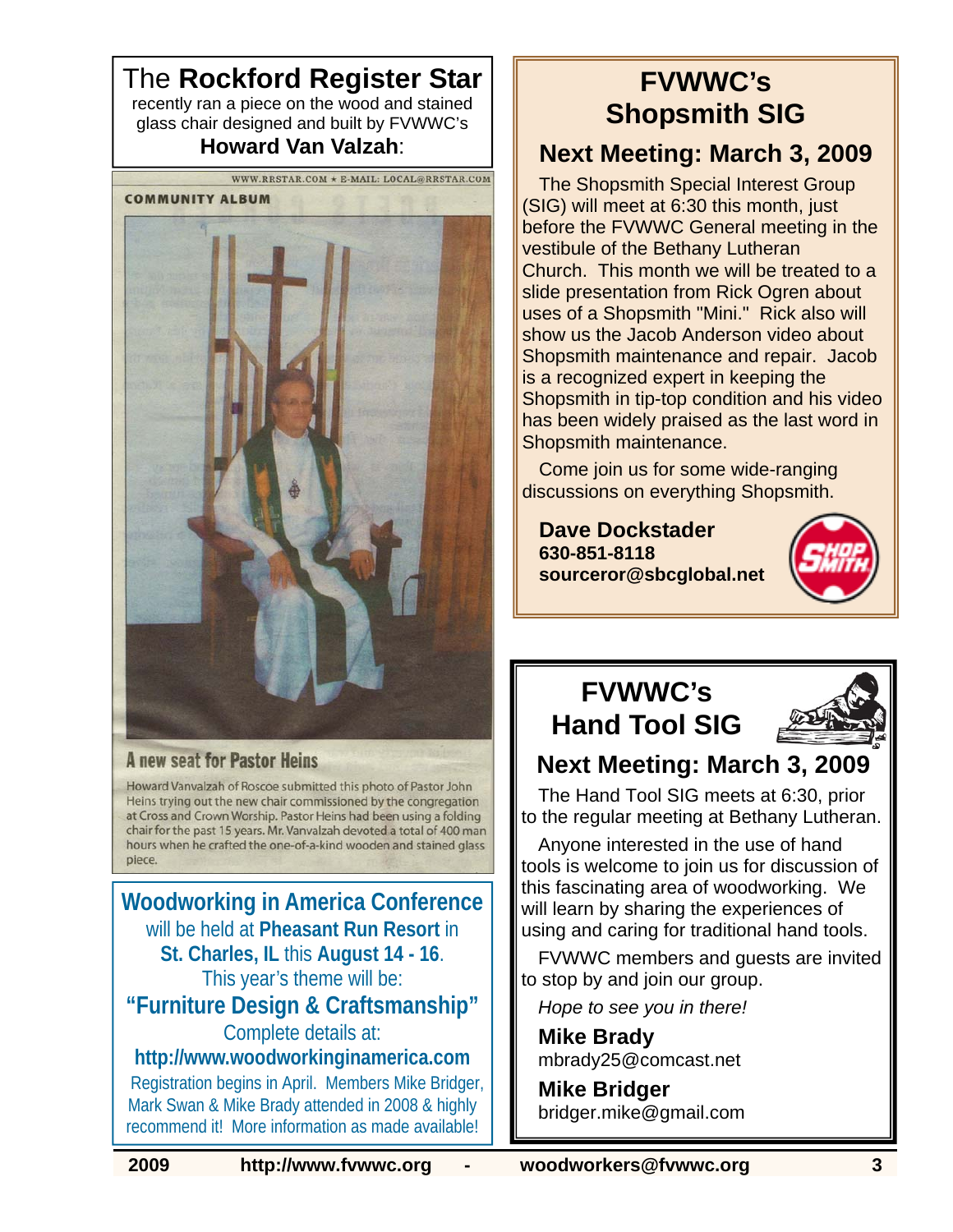

# **Online Help for Beginning Woodworkers**

**Great Projects, How-To Videos & More at:** 

**http://www.woodmagazine.com/woodworking-tips/basics/basic-built-projects/**



**"Basic-Built" is WOOD® Magazine's** initiative to provide simple, yet high-quality woodworking projects that can be completed with a minimum number of tools and skills. Here are the three rules we've laid down for all Basic-Built projects:

 **\* Rule #1:** No expensive tools required. No tool in the Basic-Built Toolbag costs more than \$200, and most cost far less.

 **\* Rule #2:** You can buy everything at a home center. This ensures that wood, hardware, finishes, and other supplies are affordable and easy to find.

 **\* Rule #3:** No complicated joinery. Expect screws, butt joints, and half-laps: whatever is simple yet plenty strong without sacrificing style.

You'll find a **Basic-Built** project in nearly every issue of **WOOD Magazine**, with supporting technique articles, how-to videos, and more projects below.

#### **Easy and Elegant Three Table Set Woodworking Plan**

Make any or all of these tables to create a set that suits your needs. You'll find the going easy because for most of the parts in these projects, only the length changes from the table to table, but the step-by-step process is exactly the same. In addition to the woodworking plan for the trio of tables, we've included the plan for making a taper jig to simplify cutting the tapers on the table legs.



Overall dimensions for the coffee table: 48" wide x 22" deep x 16" high. End table: 19" wide x 23" deep x 26" high. Sofa table: 48" wide x 13" deep x 32" high

The woodworking plan for this item was featured in the **December/January 2008/2009 issue of WOOD.** 



### **Stacking Shelves**

Woodworking Plan

Family room, dorm room, any room: These easy-to-build shelves work wherever you need versatile, customizable storage. Movable shelves rest at your choice of five heights. Stack two units, as shown, for a lot of storage or display area in a little floor space. Add another unit to create a workspace. When your needs change, just rearrange the set for a new custom solution.

Overall dimensions: 32" wide x 37" high x 15" deep

The woodworking plan for this item was featured in the **March** 

**2009 issue of WOOD**.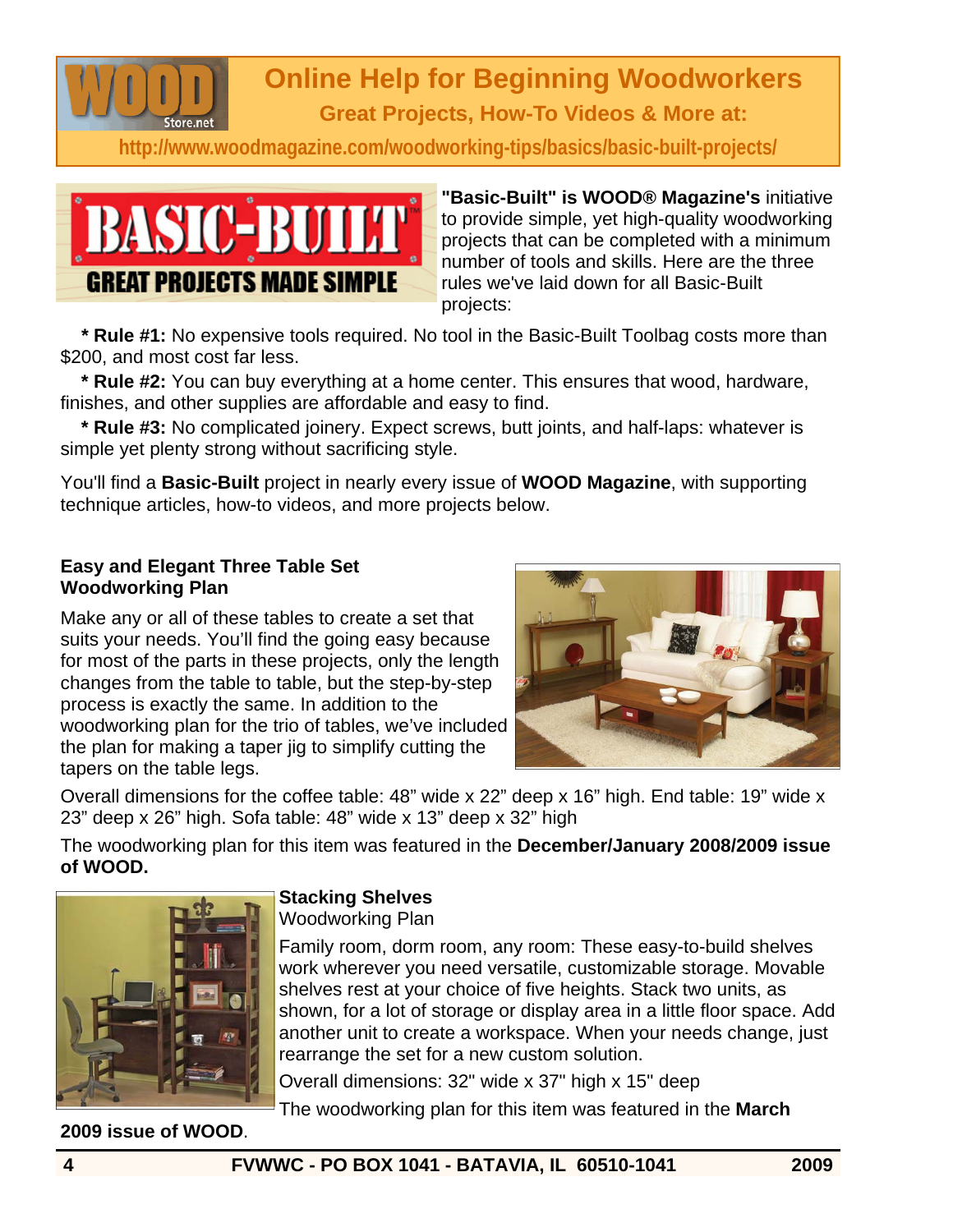



**Solid Oak Bookcase**  Woodworking Plan

You don't need a dream shop to build this handsome project; a few basic power tools will do. And one-stop shopping at your favorite home center gets you rolling right away. Plus, we'll teach you a simple way to make ogee bracket feet from stock crown molding.

Overall dimensions are 28" wide x 11" deep x 45" high.

Featured in the **September 2008 issue of WOOD**

View a slide show of this project coming together at *http:// www.woodmagazine.com/slides*

**Mission End Table**  Woodworking Plan

Build this super simple yet stylish project using only five tools. This is part of our Basic Built series of plans. Follow the instructions to learn how to conceal mounting screws with decorative square plugs and how to safely machine the plus using your tablesaw. And, discover an easy way to glue up flat panels using just two clamps and a simple jig made from a 2x4.



Overall dimensions are 26" diameter x 26" high.

The woodworking plan for this table was featured in the **July 2008 issue of WOOD**.



**Quilt Ladder**  Woodworking Plan

Simple design, basic power tools, and a few boards help you make this great quilt rack. Connector bolts allow easy disassembly for storage or transportation.

Overall dimensions are 25" wide x 21" deep x 66" high.

*Featured in the October 2008 issue of WOOD***.** 

### **Find these and many more ideas at:**

**http://www.woodmagazine.com/woodworking-tips/basics/basic-built-projects/**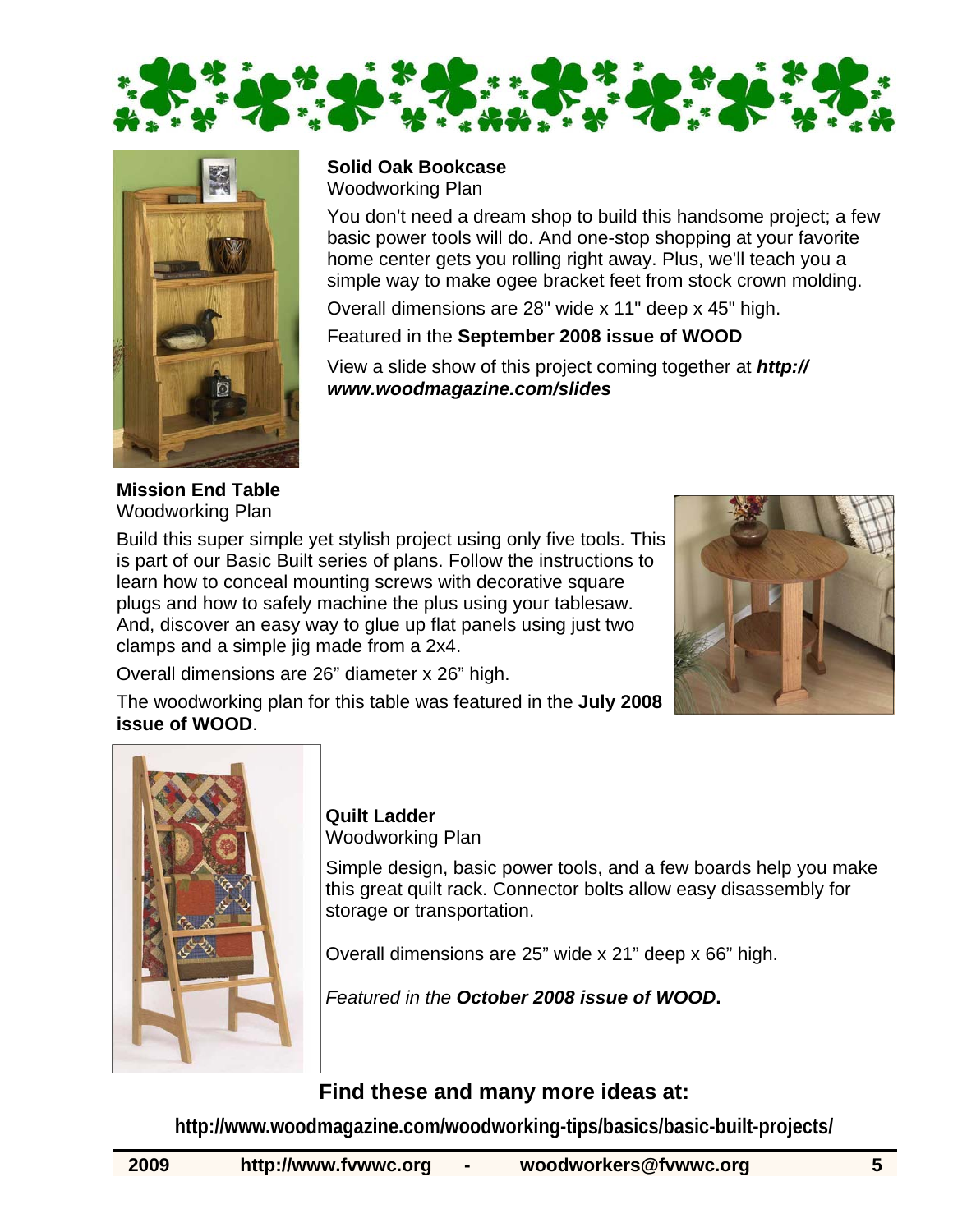### *WOOD Magazine's website is a great source for How-To information for the more experienced woodworker!*

**http://www.woodmagazine.com** 



# **Tensioning Blades The 'Flutter' Way**

**The "flutter" method for setting tension is simple and recommended by blade and saw manufacturers. Learn how to do it.** 

From the editors of Wood Magazine

We've seen various methods for setting bandsaw blade tension, from fancy gauges to plucking the blade like a guitar string. But the "flutter" method for setting tension is simple and recommended by blade and saw manufacturers. Here's how to do it:

- Unplug the saw.
- After installing the blade, set the upper and lower blade guides as far out as they can go (or remove them), and remove the throat plate from the table.
- Center the blade on the wheels, adjusting tracking while turning the top wheel by hand. Close the wheel covers.



- Turn the tensioning handwheel until the tension gauge is at or a little above the recommended tension for your blade width.
- Plug the saw in and turn it on, making any final adjustments to blade tracking.
- With the saw running, slowly release the tension—about 1/2 turn of the tensioning wheel at a time—until the blade starts to flutter, as shown below.
- Gradually increase tension until the fluttering just stops, then turn the tension wheel another 1/4 - 1/2 turn tighter.
- Power down the saw, and reset the upper and lower blade guides. You're back in business.

Use this method each time you change blades, and remember to de-tension the blade with the quick-release tensioner when not in use. (If your bandsaw doesn't have a quick-release lever, make it a habit to relax the tension by a specific number of turns—10, for example—at the end of each day you use the saw. Next time you need the saw, just tighten the wheel 10 turns to return to the correct tension.)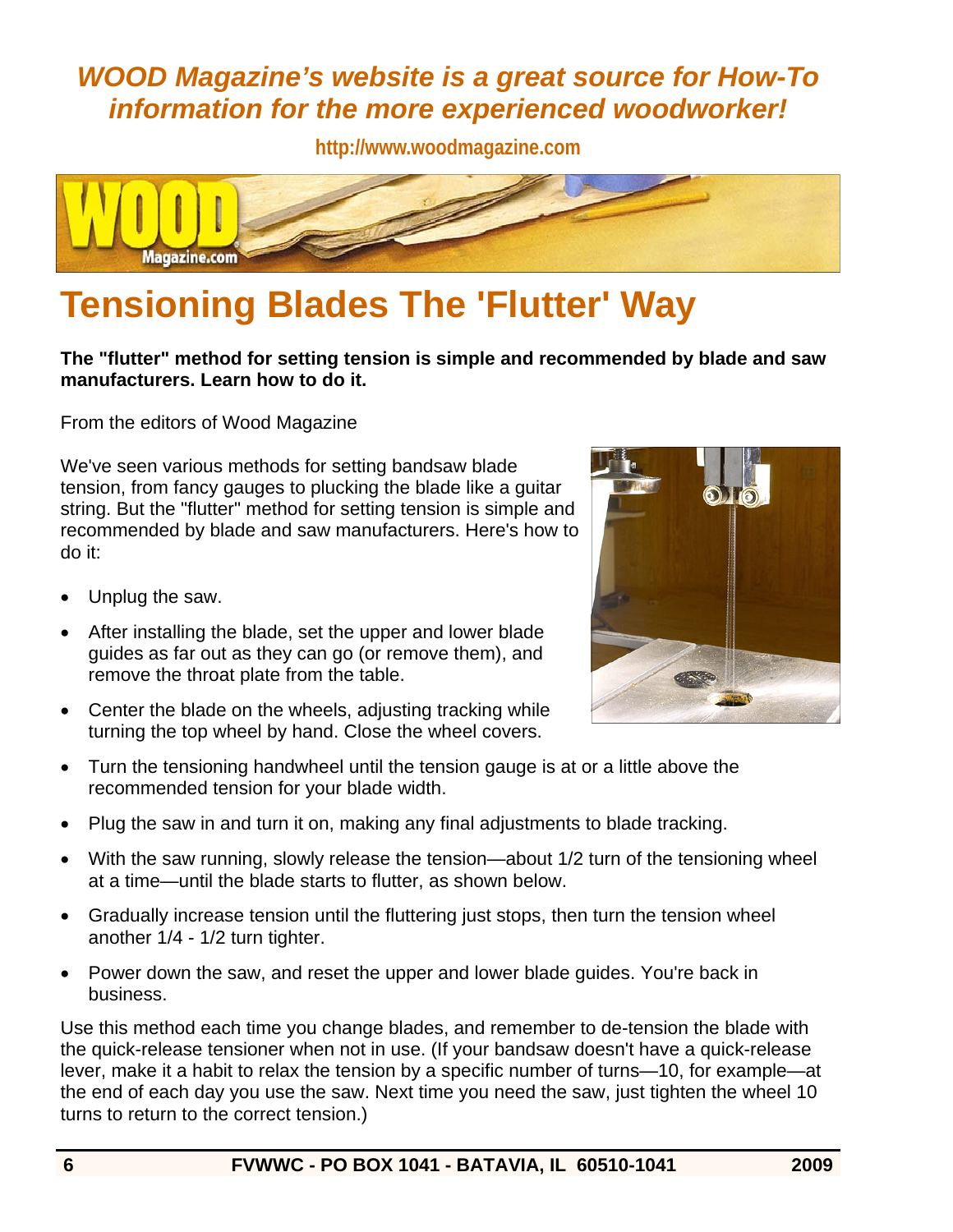## **Show & Tell February 2009**

Participating members were:

- ¾ **Don Bouchard: Lumber Sorting/Finishing Rack** made of Poplar with a sanding sealer finish.
- ¾ **John Winton: Cherry Plate** for use with 4" diameter Communion Goblet. Made of Cherry with a Lemon Oil finish.
- ¾ **Don Carkhuff: Horizontal Router** made from plans in **Woodsmith magazine Issue #67**.
- ¾ **Stan Anderson: Turned Bowl** & an adorable **"Cupid"** cut-out painted a bright red, just in time for Valentines Day.
- ¾ **Doug Olson: "Featherboard"** made of Aluminum, Steel & Brass.
- ¾ **Tom Foster: Cherry Kitchen Tongs**  finished with Marten's Wood Preservative.

*...Hope to see more of you next month!* 







# **CLASSIFIED**

# **WANTED: WOOD**

Will buy from 1 pc. to bulk lot of hardwood lumber, shorts, blanks & cut-offs in Cherry, Walnut, Mahogany, Redwood, etc.

#### **Ron Gilkerson**

Phone: (630) 879-8756 (Voice Mail) E-mail: rongilker@hotmail.com

### **Attention FVWWC Members**

**List your For Sale/Wanted Items Free!**  *Remember: A picture is worth a 1,000 words!!!*  Internet listing on FVWWC site also available.

**Contact FVWWC Editor/Webmaster, Linda G. Christensen for details: (630) 551-7653 or woodworkers@fvwwc.org** 

# **LOCAL RESOURCES**

**CARVING TOOLS, KITS, BOOKS, ETC.:**  Contact **Light Jewelers**, 1040 N. Lake St., Aurora, IL - (630) 892-3830 or see **Roger Light** at a meeting.

**LATHES, TURNING SUPPLIES, TOOLS, BOOKS, ETC. (As seen in Penn State Ind. Catalog):** Contact **Rich Rossio** at **L & R Collectibles and Glass** - (815) 838- 7686 or at disoorder@aol.com.

**6V UV BLACK LIGHT PEN LIGHTS:**  Contact **Sheri Kohout**, **The Incurable Collector**, sheriko@sbcglobal.net or at a meeting. See her online at:

**www.ultravioletblacklight.com**

**2009 http://www.fvwwc.org - woodworkers@fvwwc.org 7**